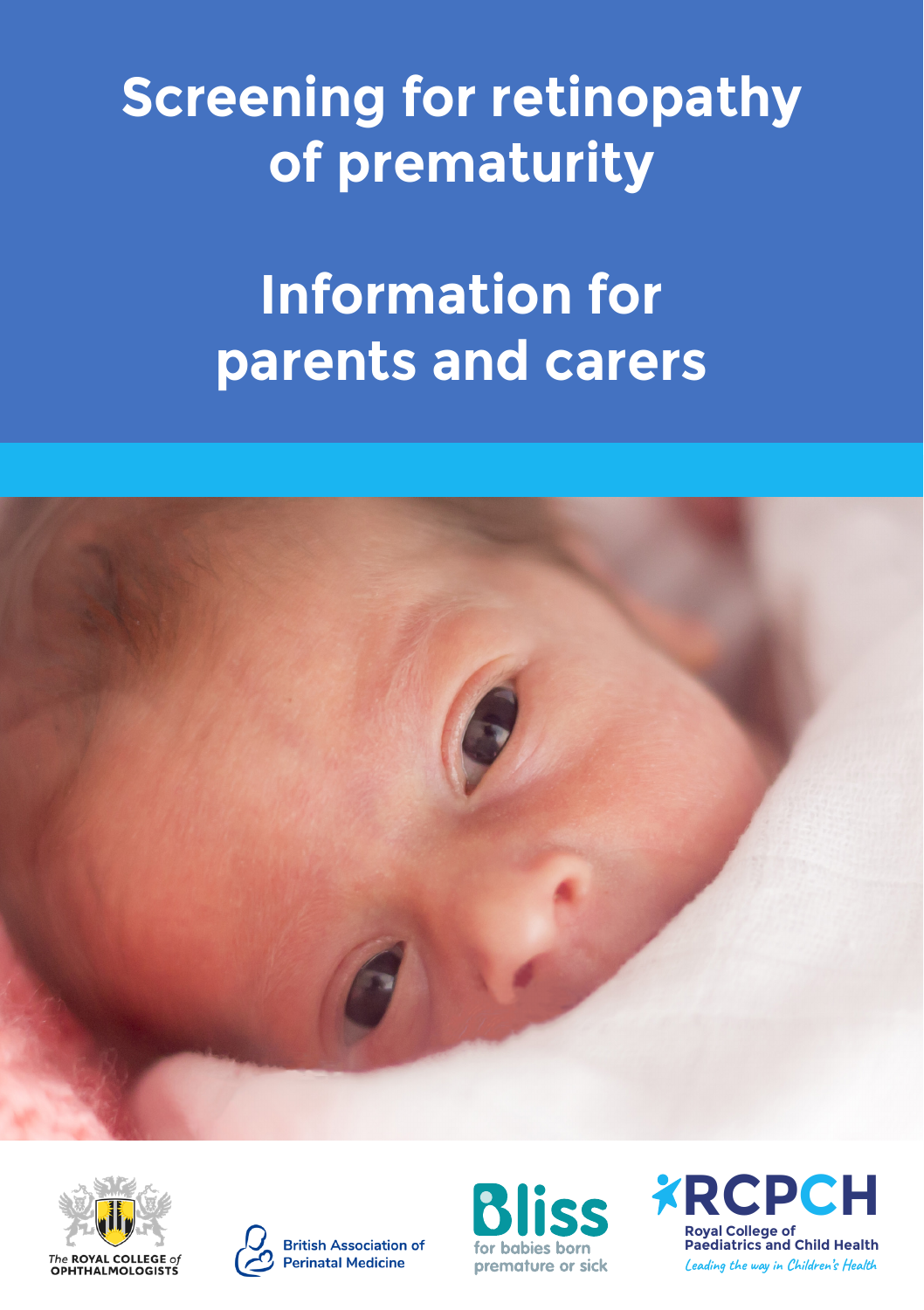You have been given this leaflet because your baby was born at less than 31 weeks of pregnancy (very premature birth) or had a birthweight under 1501 grams and is at risk of developing retinopathy of prematurity (ROP). ROP is a condition which affects your baby's eyes and can cause severe problems with vision.

Most babies will not develop ROP or will have a mild condition which will usually go away by itself. The only way to see if your baby has ROP and to see if it will need treating is to look at the back of their eyes with special equipment. This is called screening for ROP.

This leaflet will:

- give you more information about ROP
- clarify what happens during screening, and how you can support your baby
- explain what happens after screening.

**As well as reading this information, the medical team looking after your baby will talk to you about screening for ROP. You will be able to discuss any questions or concerns you have with them.** 

#### **What is ROP?**

**!**

ROP is a condition that affects blood vessels (which carry blood around the body) in a part of the eye called the retina. The retina is at the back of the eye – it detects light which allows us to see. After a very premature birth, these blood vessels can start growing abnormally, resulting in ROP.

The main cause of ROP is a very premature birth. Other health problems associated with a very premature birth may also affect whether your baby will develop ROP, or if it will become severe.

In most babies, ROP is mild and will get better by itself, but for a small number (around one in twenty) of very premature babies, it may become severe. This can lead to partial or total loss of sight (blindness).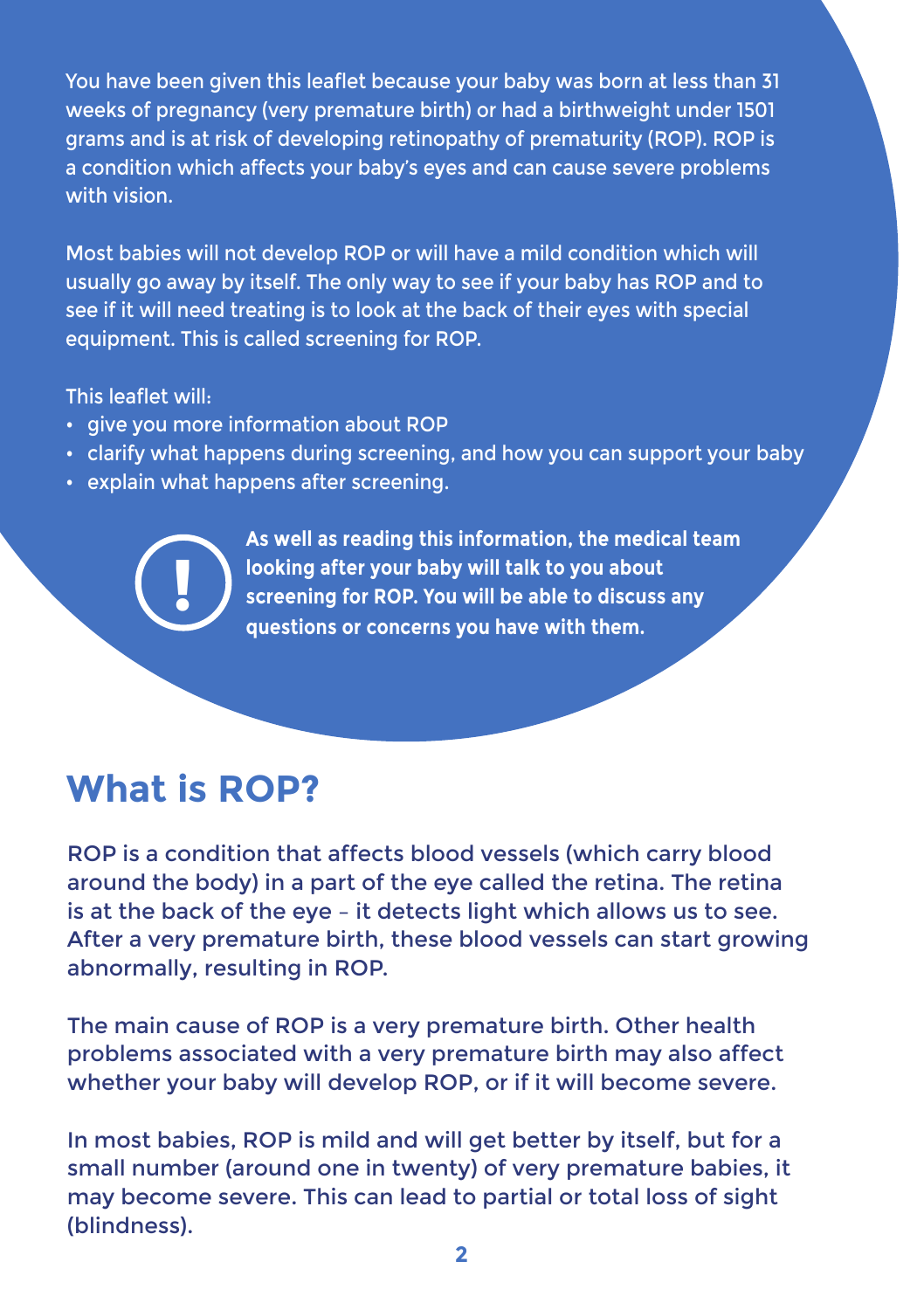As it is not possible to tell if your baby has ROP from looking at the outside of the eye, we need to regularly look at the retinas of all babies who are at risk of ROP to find out if it is developing. Finding and treating ROP before it becomes severe can reduce the risk of sight loss. ROP is classified by numbered stages which are shown in the diagram below.

#### **What does ROP look like?**

The diagrams show the stages of ROP. Mild ROP of stages 1 and 2 is very common and usually settles on its own. Only a small proportion of babies develop stage 3, which is more serious and may need treatment. By screening for ROP and providing treatment if needed, the most serious stages (4 and 5) can usually be prevented.



#### **Stage 1:**

Blood vessels (solid arrow) in the retina normally develop from the back of the eye to the front. In stage 1, a thin line (dashed arrow) is seen between the part of the retina that has blood vessels and the part that does not.



**Stage 2:** The thin line becomes more prominent.



We acknowledge Prof Rebeccah Slater and Ms Sarah Chamberlain, Paediatric Neuroimaging Group, Department of Paediatrics and National Perinatal Epidemiology Unit (NPEU), University of Oxford for providing these diagrams.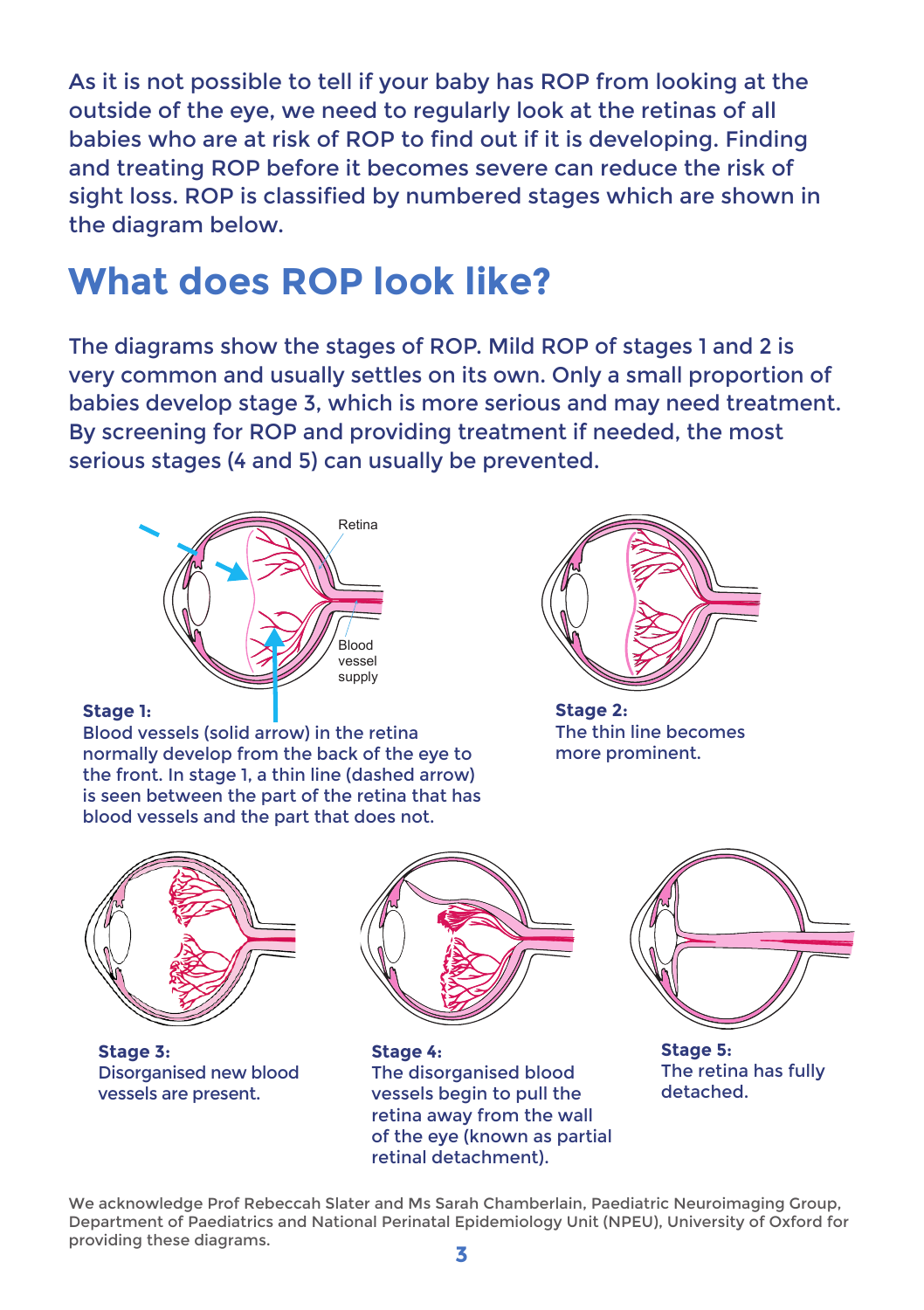#### **How common is ROP?**

ROP is found in 60% of babies weighing less than 1501 grams at birth; in most of these babies, the ROP is only mild.

**ROP is found in 60% of babies weighing under 1501 grams birthweight** 

#### **What is screening for ROP?**

ROP screening is an eye examination that looks for signs of ROP. The examination is done at the cotside. A headlight and lens or a special camera are used so the retina can be seen. About an hour before the examination, eye drops will be put in each eye – this is to make the pupils open widely so the retinas can be seen. Instruments called a speculum (to hold the eyelid open) and an indentor (to roll the eye) may also be used to help see the retina more clearly.

We know these eye examinations are uncomfortable for your baby and your baby is likely to cry and show signs of distress. Your baby's comfort is important to us and there are things we can do to make your baby as comfortable as possible before and during screening. These may include:

- putting anaesthetic drops in their eyes to numb any pain
- swaddling your baby in a blanket to help them feel secure and calm
- giving them small amounts of milk or sugar drops.

After the procedure your baby might be more unsettled, and their eyes may be a bit red and puffy. This should improve within a few hours after the examination. Even if no ROP is found, most babies will need to be examined more than once.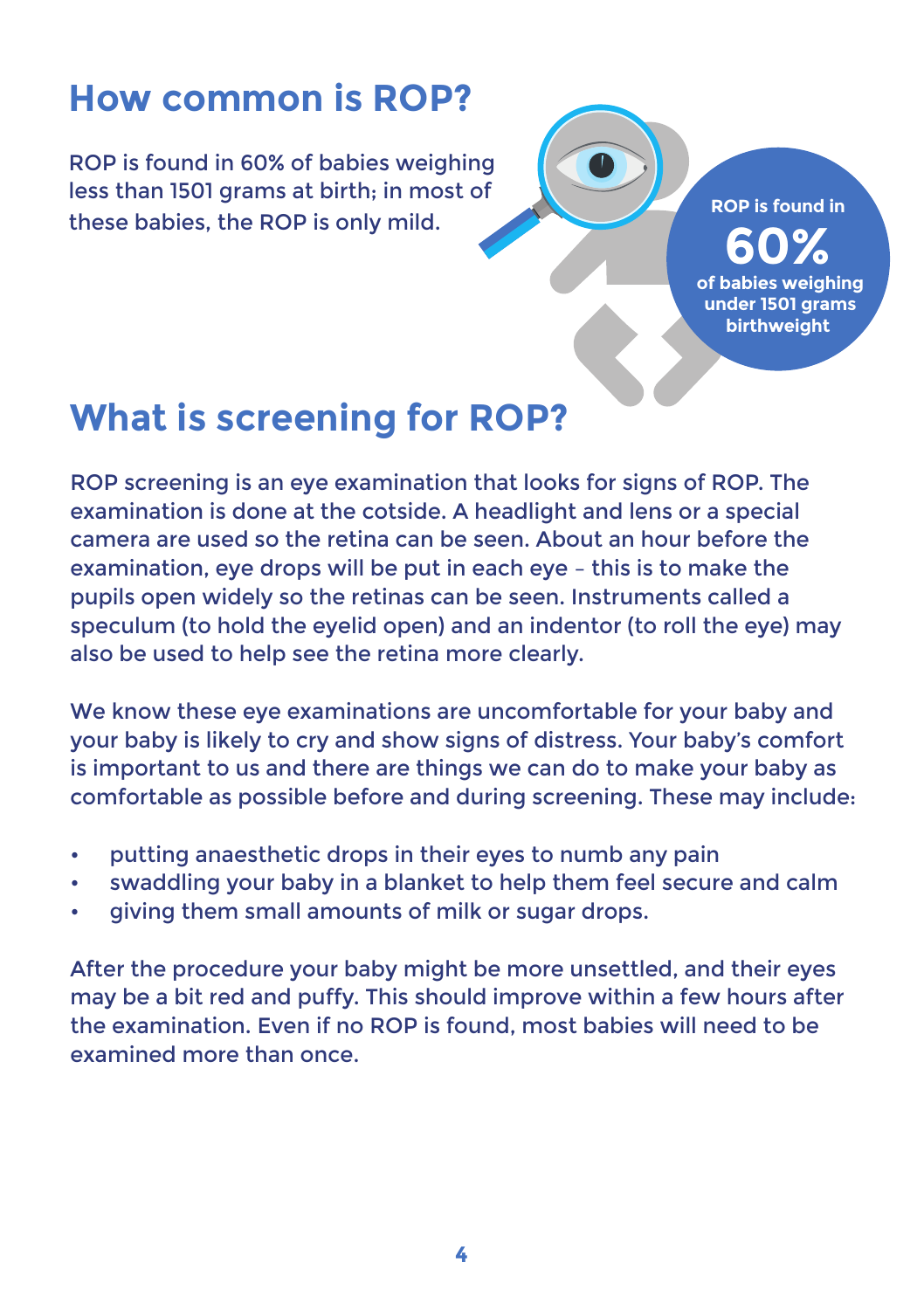#### **.What can I do as a parent/carer?**

The nurses on the unit are experienced in getting babies ready for the eye examination and supporting them during it. They will be able to explain how they do this and will involve you as much as possible.

If you choose to be present, you may be able to comfort your baby before or after the examination. Being present will also give you another opportunity to ask any questions that you may have.

#### **What happens if my baby is too unwell for an eye examination?**

If your baby is very unwell, senior doctors may decide to delay the examination. It will be rescheduled as soon as possible to make sure that no changes to your baby's eyes are missed. Screening must not be delayed so long that ROP is missed.

#### **What happens if ROP is found?**

If ROP is found, the eyes will be re-examined one to two weeks later. In a small number of cases, the ROP may be severe enough to need treatment. If your baby needs treatment, the ophthalmologist (a specialist eye doctor) will explain what will happen.

The Royal College of Ophthalmologists have produced a separate leaflet with more information on the treatment for ROP. Copies can be downloaded from [www.rcpch.ac.uk/ROP](https://www.rcophth.ac.uk/wp-content/uploads/2022/02/ROP_Information_Leaflet.pdf).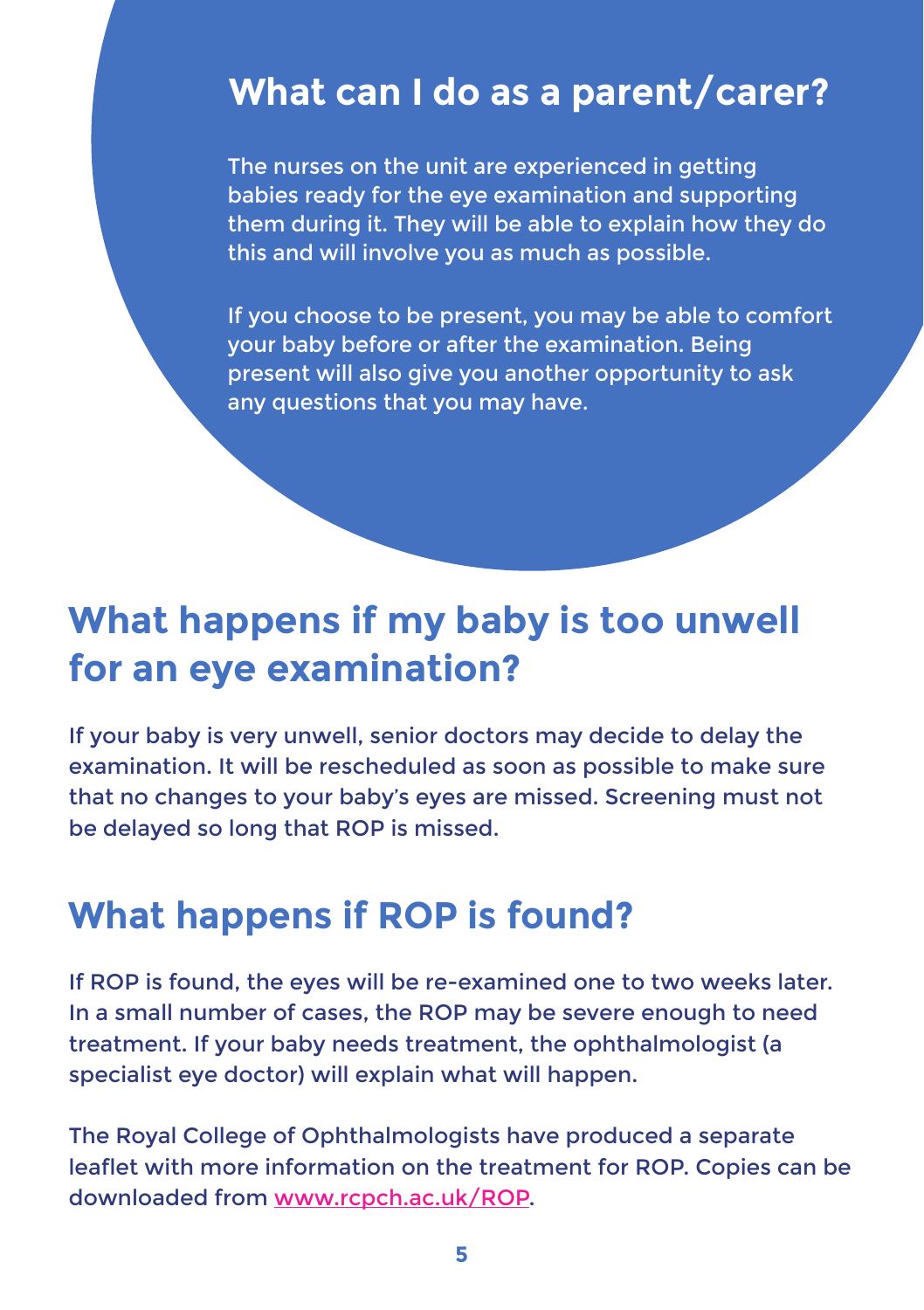### **Will screening finish before my baby goes home?**

Your baby will be discharged as soon as they are well enough to go home. This might be before the first or last eye examination. If this is the case, staff should arrange an outpatient appointment for ROP screening before you take your baby home. More than one ROP screening appointment might be needed as an outpatient.

**!**

**It is very important that you bring your baby back for their outpatient eye appointment if they have one.**

#### **How can ROP affect my baby's vision?**

If the ROP is mild, your baby's eyes and vision are unlikely to be affected. If the ROP is more severe, problems such as shortsightedness and a squint could develop as your baby grows older, and your child might need to wear glasses.

If your baby is not being seen as an outpatient in the hospital, their eyes and vision will be examined at routine health checks for children that are performed by GPs and health visitors during early childhood. Your child's eyes and vision will also be checked when they start school.

If you have concerns about your baby's eyesight or the presence of a squint, please talk to your doctor – either your GP or when your baby is seen for follow-up as an outpatient in the hospital.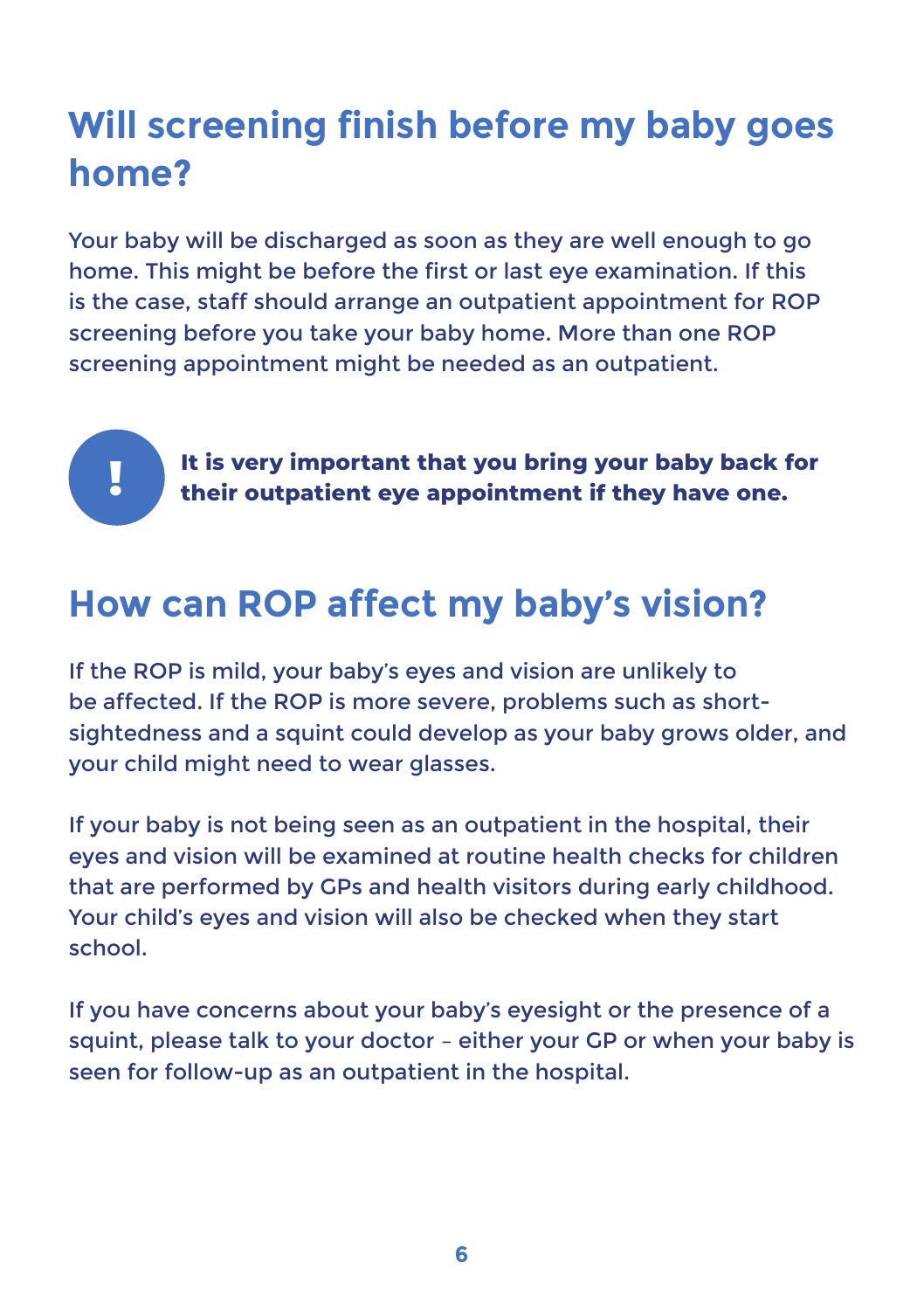#### **Any other questions?**

If you have any further questions about your baby, please ask the nurses or doctors in charge of your baby's care.

#### **Where can I get more information?**

Please contact the following member of staff:

Name................................................................. Tel...................................

Please scan this QR code to visit the RCPCH webpage, [www.rcpch.ac.uk/ROP,](http://www.rcpch.ac.uk/ROP) for further information and for a digital copy of this leaflet.



#### **About this leaflet**

This leaflet has been produced to accompany a guideline for the screening of ROP developed by the Royal College of Paediatrics and Child Health. Parents and professionals have helped to write this leaflet. The main guideline contains recommendations for health professionals informed by research evidence. The full guideline and further copies of this leaflet can be obtained from [www.rcpch.ac.uk/ROP.](http://www.rcpch.ac.uk/ROP)